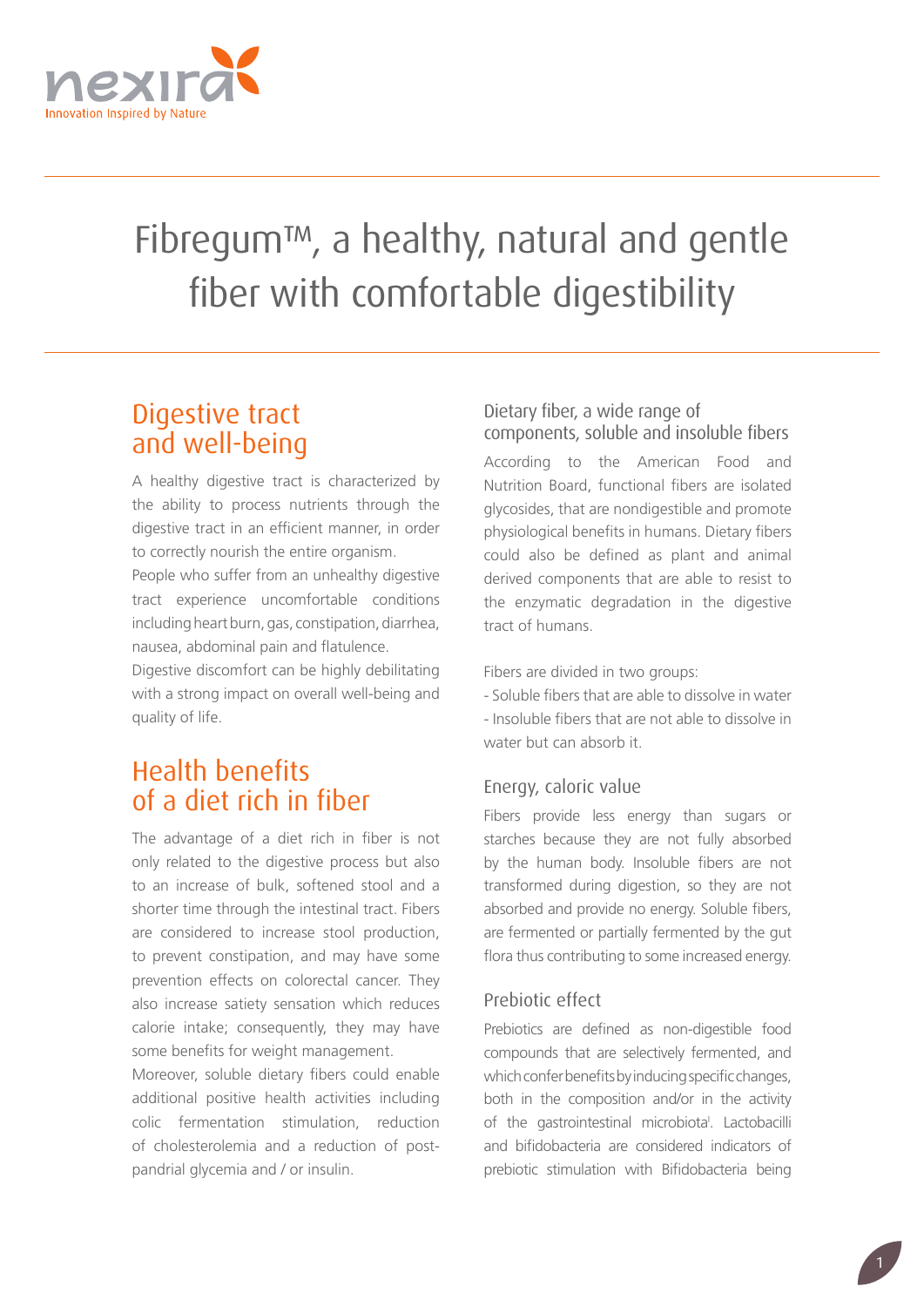the most significant organisms for gut health<sup>"</sup>. As an example, the fermentation of acacia gum in the large bowel stimulates the growth of these bacteria. Soluble fiber could stimulate colic fermentation and thus Short Chain Fatty Acids (SCFAs) production such as propionate and butyrate. SCFAs are the main products of the colonic bacterial fermentation of dietary fiber and the main organic anions in the colon. They may have many benefits on the digestive tract<sup>III</sup>.

Prebiotic effects in the gut can be evaluated by assessing the increased or decreased production of health related bacterial metabolites, growth of health promoting bacteria and a decrease in intestinal pathogens<sup>IV</sup>.

#### Side effects

The American Diabetes Association and WHO agree that dietary fiber intake should be near 25-30 g/day for a healthy life style. A study showed that mean daily dietary fiber intake for 2007-2008 was 15.9 g/day<sup>v</sup>.

But consuming dietary fiber may have potential digestive side effects. This is often the case for some fibers as a result of their fermentation mechanism. Fiber fermentation produces gas, and some fibers are rapidly fermented and are associated with a "high" gas production $V$ . In that case, they may induce undesirable manifestations including bloating, abdominal cramps, flatulence and diarrhea. However, one of the main concerns of nutritionists and healthy food producers is to provide high fiber diet and meals that could provide a sufficient dose of fiber without side effects. Thus, the goal is to reach improved digestive tolerance offering products with no adverse events that could limit their consumption.

Consumers have a more curative than preventive attitude regarding their digestive health. Half of the people are interested in preventive measures and six out of ten people are interested in drinks and snacks for a better digestive health (Mintel). Many diseases are related to gastrointestinal health notably obesity. More than a third of U.S. adults (34.9%) are obese and the estimated annual medical cost was \$ 147 billion in 2008 $(3)$ :

Obesity itself can lead to other diseases such as cardiovascular disease, certain types of cancer and type 2 diabetes $(3)$ :

As an example, colorectal cancer is the second leading cause of cancer death in the United States and the third most common cancer in men and women. (3)

Stable other diseases or syndromes are also largely related to gastrointestinal diseases. Irritable bowel syndrome (IBS) is the most common functional gastrointestinal disorder with prevalence rates in the world ranging from 9-23%. Most people with IBS have mild symptoms that do not allow them to immediately recognize that they are suffering from IBS. However, the number of annual physician visits for IBS reasons

varies from 2.4 to 3.5 million and IBS is the most commonly diagnosed disorder by gastroenterologists.(4)

Other serious diseases such as Crohn's disease, ulcerative colitis and inflammatory bowel disease (IBD) are also listed. IBD includes chronic or recurring immune response and inflammation of the gastrointestinal tract. 1.4 million US people suffer from diseases like IBD.<sup>(3)</sup>

Some non-transmissible diseases are related to the consumption of diets poor in fiber. **Figure 1: Incidence of some epidemiologic diseases**

|                         | Number of<br>cases (million) | Year of<br>assessment | <b>Sources</b>                           |  |
|-------------------------|------------------------------|-----------------------|------------------------------------------|--|
| Colorectal cancer       | 1.24                         | 2008                  | Cancer search UK(5)                      |  |
| <b>Diabetes</b>         | 347.00                       |                       | World Health Organization <sup>(6)</sup> |  |
| Obesity                 | 500.00                       | 2008                  | World Health Organization <sup>(7)</sup> |  |
| Cardiovascular diseases | 17.30                        | 2008                  | World Health Organization <sup>(8)</sup> |  |

<sup>3.</sup> Centers for Disease Control and Prevention

<sup>4.</sup> International Foundation for Functional Gastrointestinal Disorders

<sup>5.</sup> www.cancerresearchuk.org/cancer-info/cancerstats/ world/colorectal-cancer-world/, consulted on 14/01/08 6. www.who.int/mediacentre/factsheets/fs312/en/, consulted on 14/01/08

<sup>7.</sup> www.who.int/mediacentre/factsheets/fs311/en/, consulted on 14/01/08

<sup>8.</sup> www.who.int/mediacentre/factsheets/fs317/en/, consulted on 14/01/08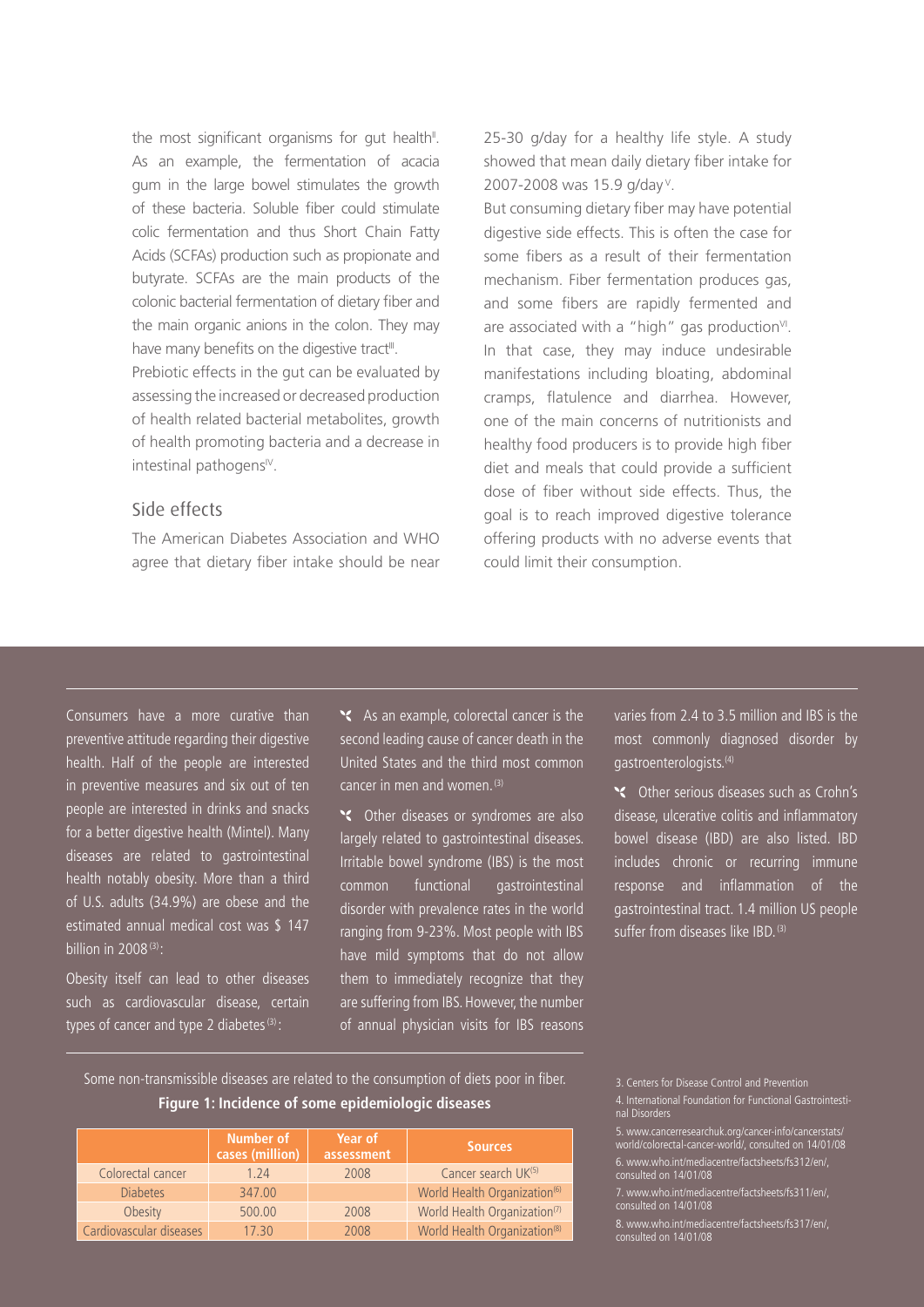## Fibregum™

**Fibregum™ is an all natural, GMO-free source of soluble dietary fiber, obtained from carefully selected acacia gum sap exuded from the stems and branches of acacia trees.**

**Fibregum™ offers a guaranteed minimum of 90% soluble fiber on a dry weight basis, using the traditional testing method AOAC 985.29. It is a non-digestible, high molecular weight polysaccharide.**

**It is composed of a proteinaceous core and associated polysaccharidic fractions. It is made up of neutral sugars and uronic acids (95 % of the dry matter), protein (1% to 2% (depending on the species), polyphenols (catechins, epicathechins, etc.), and minerals (magnesium, potassium, calcium, sodium). It has a very complex structure with an average molecular weight varying from 300 to 800 kDa.**

## Demonstration of the comfortable digestibility of Fibregum™

Many studies have demonstrated Fibregum™ benefits on the digestive tract.

## Study 1: Fibregum™ intestinal tolerance

In 2003 Cherbut et al<sup>VII</sup> carried out an experiment to determine Fibregum™ intestinal tolerance in comparison with sucrose (neutral reference) and short-chain fructo-oligosaccharide (FOS), a well-known prebiotic fiber.

This study reported that Fibregum™ did not induce adverse gastrointestinal effects even when consumed at high doses, and demonstrates that it is a bifidogenic factor.

The study also showed a high digestive tolerance of Fibregum™. Flatulence, bloating and borborygmi occurred at lower doses with FOS than with Fibregum™. The main complaint related to FOS was excessive flatulence: daily doses below 20 g/day resulted in only minor complaints while doses of 50 g/day resulted in abdominal cramps and diarrhea.

In this first study, Fibregum™ did not induce flatulence below the dose of 30 g/day and daily doses higher than 50 g/day did not provoke any abdominal cramps or diarrhea. Related digestive symptoms mean occurrence and 50% effective dose (ED50) are summarized in *figure 2: "Mean occurrence and 50% effective dose (ED50)"*. The study also demonstrated that Fibregum™ stimulates the growth of lactic acid bacteria as shown in *figure 3: "Increase of LAB with Fibregum™ (10 g/d) compared to control (10 g/d)"*.

#### **Figure 2: Mean occurrence and 50% effective dose (ED50)**

| <b>Symptom</b>               | <b>Occurrence dose</b><br>(q/day) |              | ED50 (g/day) |            |
|------------------------------|-----------------------------------|--------------|--------------|------------|
|                              | AG                                | <b>FOS</b>   | AG           | <b>FOS</b> |
| <b>Flatus</b>                | $53.5 + 2.5$ $26.5 + 2.1$         |              | 46           | 17.5       |
| <b>Bloating</b>              | $67 + 2.1$                        | $50 + 3.1$   | 65.7         | 41.7       |
| Borborygmi 70.5±2.2 51.5±3.3 |                                   |              | 60.7         | 60         |
| <b>Cramps</b>                | $71 + 1.9$                        | $67.8 + 2.1$ | 55           | 57.5       |

#### **Figure 3: Clinical study on healthy volunteers. Increase of LAB with Fibregum™ (10 g/d) compared to control (10 g/d) compared to control (10 g/d)**

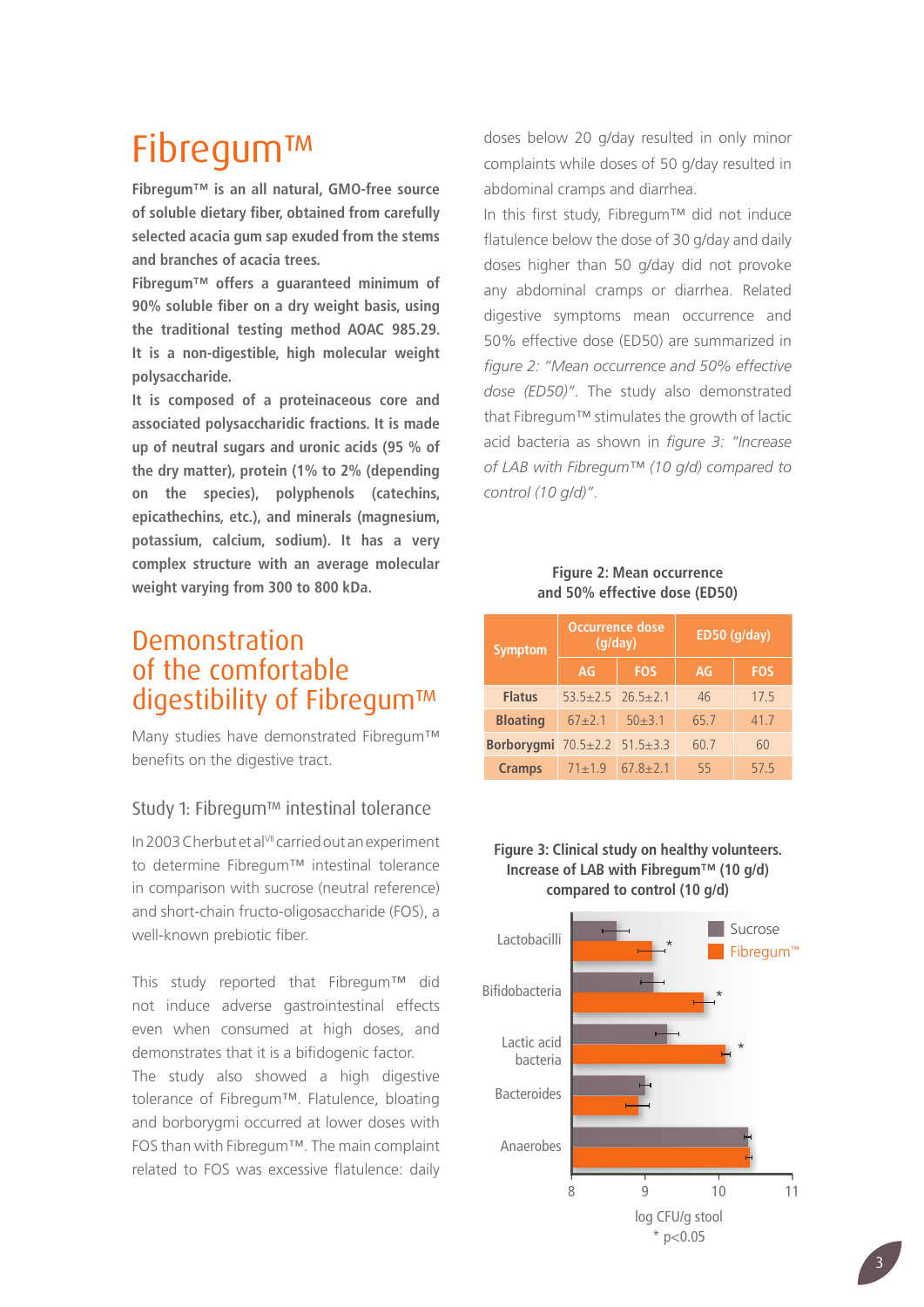## Study 2: Fibregum™ decreases FOS side effects

In 2008 Goetze et al<sup>VIII</sup> conducted an experiment to assess how partial replacement of FOS by Fibregum™ may attenuate side effects. They compared the side effects of FOS versus a blend of 50% FOS and 50% Fibregum™. The study showed that FOS generates more abdominal side effects than Fibregum™. Both products, FOS and blend, significantly increased the scores for bloating and gas production.

Borborygmi were also significantly increased under FOS consumption. Moreover, there was a tendency for increased scores for belching and 'general' impairment under FOS only. Blend did show a slightly lower side-effect profile in comparison with FOS

which supports the difference in the comfort's digestion of FOS compared to Fibregum™ and that the addition of Fibregum™ to FOS could minimize FOS side effects.

## Study 3: Progressive fermentation of Fibregum™

To further understand the intestinal tolerance of Fibregum™, Nexira conducted an in vitro experiment whose results were published in 2013<sup>IX</sup>.

The Simulator of the Human Intestinal Microbial Ecosystem (SHIME®) was used in order to compare the Fibregum™ and the FOS digestion. This device mimics the human gastrointestinal digestive tract\*.

The study showed that FOS boosted the fermentation in the ascending colon while Fibregum™ was more gradually fermented in the distal colon.

This data was confirmed by the results of the Size Exclusion Chromatography (SEC) analysis as shown on *figure 4: "Comparative fermentation in AT, TC and DC for FOS vs Fibregum™"*. Data are presented per week in the ascending colon (AC), transversal colon (TC) and distal

> colon (DC). FOS was quickly fermented in the simulated ascending colon compartment, while part of Fibregum™ is not metabolized in the upper digestive tract and is not hydrolyzed in the small intestine, due to a lack of proper

depolymerizing enzymes such as galactanases or arabinases. It is only fermented by lactic bacteria in the large bowel. The study showed that Fibregum™ was fermented in the transverse colon and a residual part was still available for fermentation in the distal colon. It was possible to observe an adaptation of the metabolism of bacteria that increased their capability in fermenting Fibregum™ during the 3 weeks of treatment. In fact, the residual amount of the product available after fermentation constantly decreased during the 3 weeks of treatment, comparing a given colon compartment with the respective one 2 weeks earlier.

Fibregum™ present a negligible glycaemic index because it is not digested in the small intestine. The caloric value varies between 1 and 2 kcal/g depending on the country.

<sup>\*</sup>This device is a continuous model that allows the in-depth study of the biological activity of selected molecules in the gut, under representative environmental conditions and under long-term repeated administration conditions. This technology platform allows validation of functional properties of food products in the human gastrointestinal tract, performing mechanistic studies in areas of the gut that are not easily accessible in in-vivo trials therefore providing useful complementary.